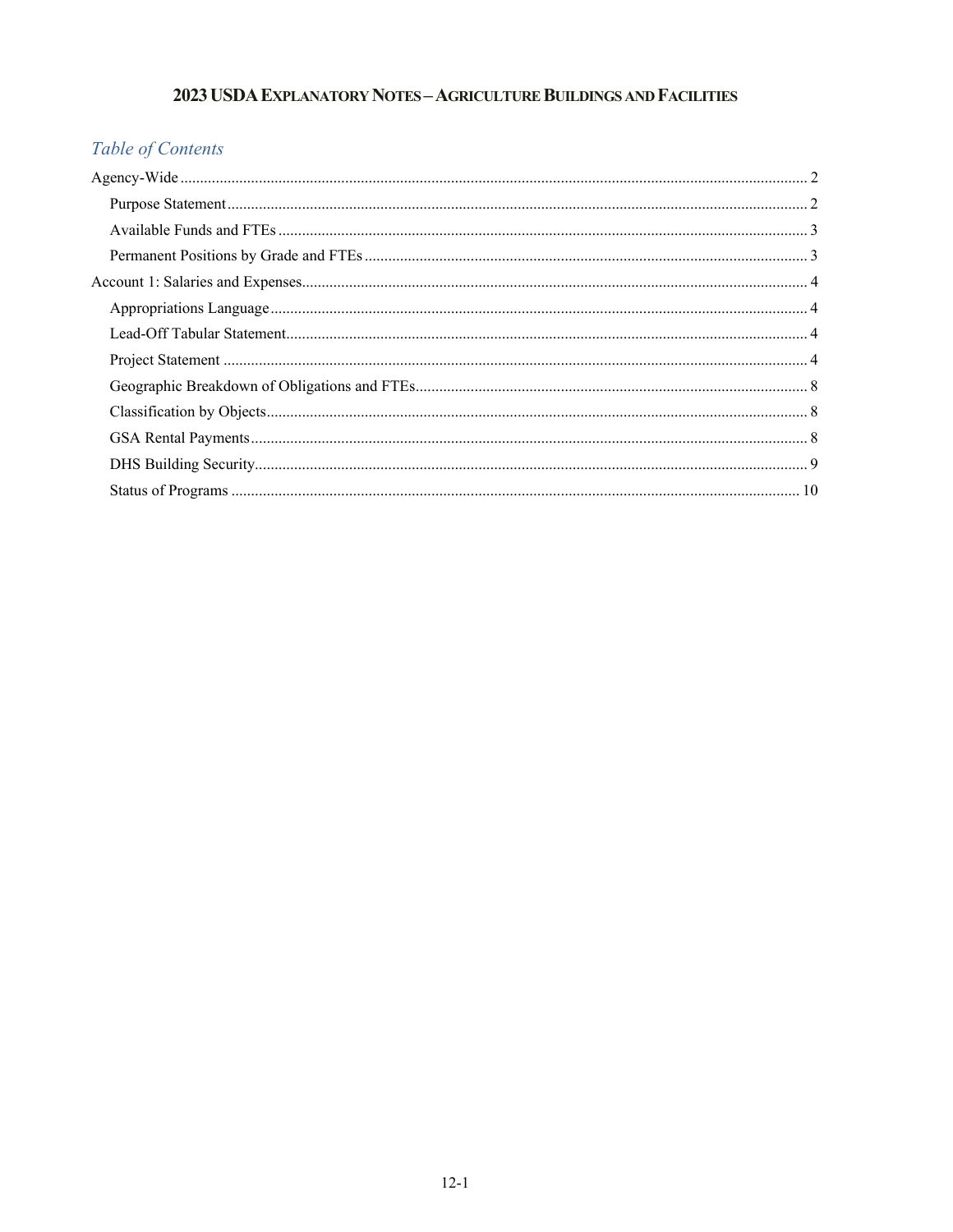#### <span id="page-1-0"></span>*AGENCY-WIDE*

#### <span id="page-1-1"></span>**PURPOSE STATEMENT**

The Agriculture Buildings and Facilities (AgBF) account finances the repair, improvement, maintenance, sustainability and energy conservation activities at the USDA Headquarters Complex and the George Washington Carver Center (GWCC) in Beltsville, MD. It also finances the administrative costs for the building management and support staff. Since 1984, USDA has been delegated the responsibility for managing, operating, maintaining, repairing, improving, and securing the Headquarters Complex, which encompasses 14.1 acres of grounds and two buildings containing approximately 2.5 million gross square feet of space, as well as the USDA-owned GWCC that comprises 350,000 gross square feet, located on seventy-three acres in Beltsville, MD.

Many of the functional activities of AgBF are in Washington, D.C. As of September 30, 2021, there were sixty-two full-time permanent employees. Of these, fifty-nine were assigned in Washington, D.C., and three were assigned in Beltsville, Maryland.

AgBF did not have any Office of Inspector General or Government Accountability Office evaluation reports during the prior year.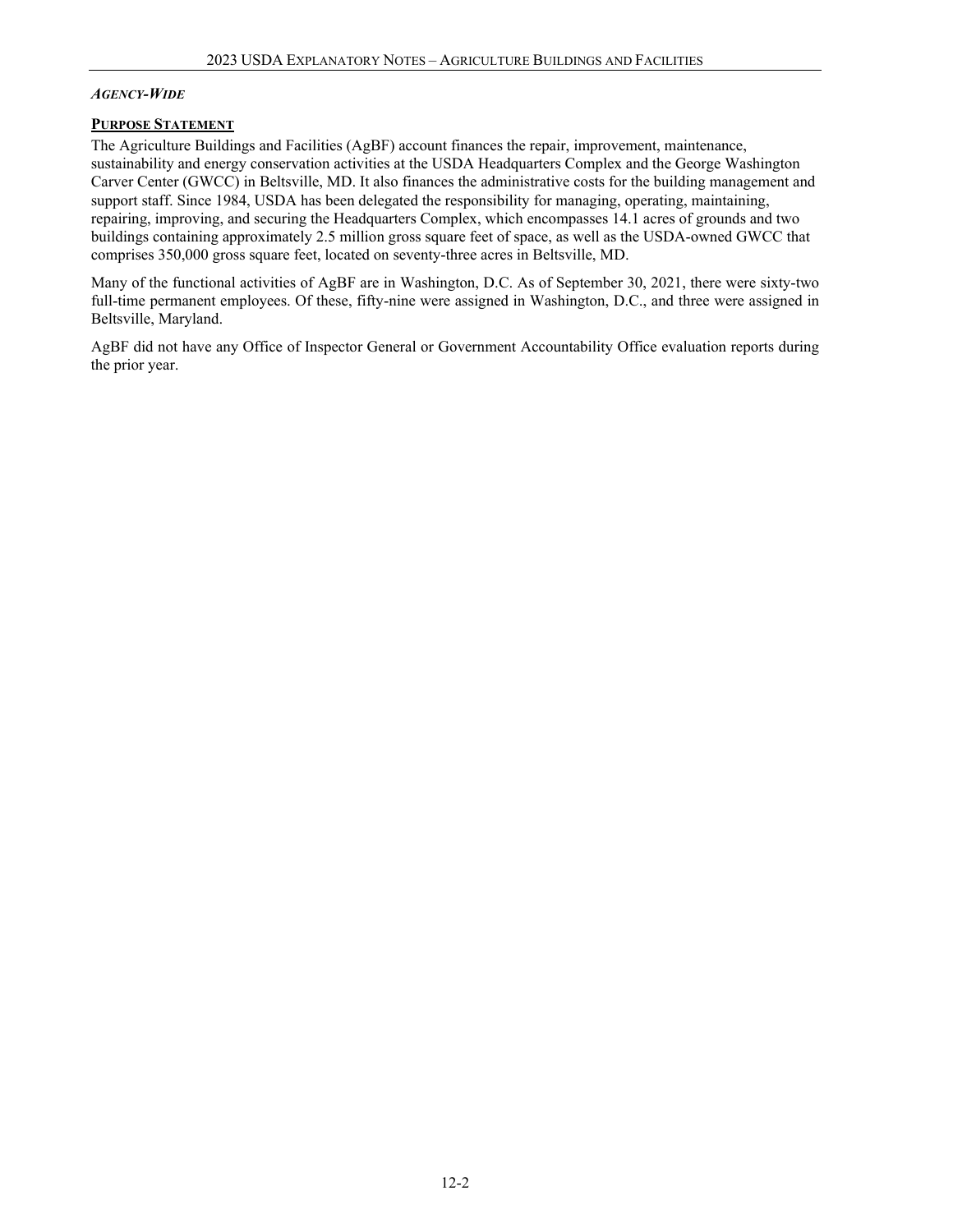#### <span id="page-2-0"></span>**AVAILABLE FUNDS AND FTES**

## *Table AgBF-1. Available Funds and FTEs (thousands of dollars, FTEs)*

|                                   | 2020      |                          | 2021         |                          | 2022                     |      | 2023             |     |
|-----------------------------------|-----------|--------------------------|--------------|--------------------------|--------------------------|------|------------------|-----|
| <b>Item</b>                       | Actual    | FTE                      | Actual       | FTE.                     | <b>Estimated</b>         | FTE. | <b>Estimated</b> | FTE |
| Salaries and Expenses:            |           |                          |              |                          |                          |      |                  |     |
|                                   | \$128,167 |                          | 82 \$108,124 | 62                       | \$108,124                | 63   | \$134,827        | 63  |
|                                   | 42,433    | $\overline{\phantom{a}}$ | 100,557      | -                        | 162,639                  |      |                  |     |
|                                   | 2,693     | $\overline{\phantom{a}}$ | 2,164        | -                        | $\overline{\phantom{0}}$ |      |                  |     |
|                                   | 173,293   | 82                       | 210,845      | 62                       | 270.763                  | 63   | 134.827          | 63  |
|                                   | $-40,808$ | $\overline{\phantom{a}}$ | $-162,639$   | -                        | $\overline{\phantom{0}}$ |      |                  |     |
|                                   | 132,485   | 82                       | 48,206       | 62                       | 270.763                  | 63   | 134.827          | 63  |
| Other USDA:                       |           |                          |              |                          |                          |      |                  |     |
| Reimbursements from USDA agencies | 8.480     | $\overline{\phantom{a}}$ | 5.098        | $\overline{\phantom{a}}$ | 6.000                    |      | 6.000            |     |
|                                   | 140.965   | 82                       | 53,304       | 62                       | 276,763                  | 63   | 140.827          | 63  |

### <span id="page-2-1"></span>**PERMANENT POSITIONS BY GRADE AND FTES**

*Table AgBF-2. Permanent Positions by Grade and FTEs*

| Item               |      |                          | 2020<br>Actual |                          |       | 2021<br>Actual |                          |       | 2022<br><b>Estimated</b> |               |       | 2023<br><b>Estimated</b> |
|--------------------|------|--------------------------|----------------|--------------------------|-------|----------------|--------------------------|-------|--------------------------|---------------|-------|--------------------------|
|                    | D.C. | Field                    | Total          | D.C.                     | Field | Total          | D.C.                     | Field | <b>Total</b>             | D.C.          | Field | <b>Total</b>             |
| SES                | 3    |                          | 3              | C                        |       | C              | $\mathcal{D}$            |       | $\mathfrak{D}$           | $\mathcal{D}$ |       |                          |
|                    | 9    |                          | 9              |                          |       |                | ÷                        |       |                          |               |       |                          |
|                    | 14   |                          | 15             | 13                       |       | 14             | 14                       |       | 15                       | 14            |       | 15                       |
|                    | 17   |                          | 18             | 14                       |       | 15             | 14                       |       | 15                       | 14            |       | 15                       |
|                    | 16   |                          | 16             | 15                       |       | 15             | 15                       |       | 15                       | 15            |       | 15                       |
|                    | ↑    |                          | 2              |                          |       |                |                          |       |                          |               |       |                          |
|                    | C    | $\overline{\phantom{a}}$ | າ              |                          |       |                |                          |       |                          |               |       |                          |
|                    |      |                          | 8              | 6                        |       |                | 6                        |       |                          | 6             |       |                          |
|                    |      |                          |                |                          |       |                |                          |       |                          |               |       |                          |
|                    |      | -                        |                |                          |       |                |                          |       |                          |               |       |                          |
|                    |      | $\overline{\phantom{a}}$ |                | -                        |       |                |                          |       |                          |               |       |                          |
| Total Permanent    | 79   | 3                        | 82             | 59                       | 3     | 62             | 60                       | 3     | 63                       | 60            | 3     | 63                       |
| Unfilled, EOY      |      |                          | -              | $\overline{\phantom{a}}$ |       |                | $\overline{\phantom{0}}$ |       |                          |               |       |                          |
| Total Perm. FT EOY | 79   | 3                        | 82             | 59                       | 3     | 62             | 60                       | 3     | 63                       | 60            | 3     | 63                       |
| FTE.<br>           | 79   | 3                        | 82             | 59                       | 3     | 62             | 60                       | 3     | 63                       | 60            | 3     | 63                       |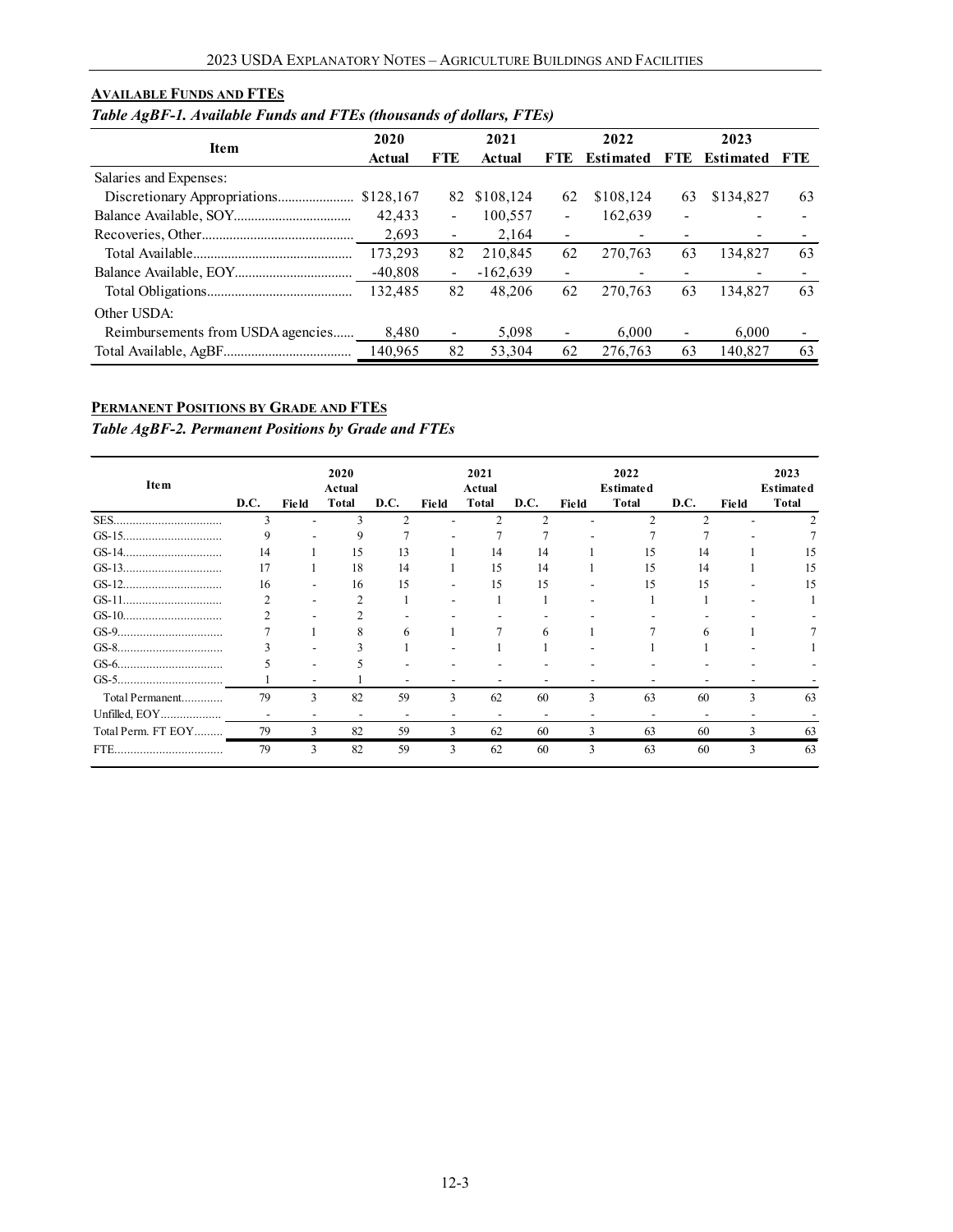#### <span id="page-3-0"></span>*ACCOUNT 1: SALARIES AND EXPENSES*

#### <span id="page-3-1"></span>**APPROPRIATIONS LANGUAGE**

*The appropriations language follows (new language underscored; deleted matter enclosed in brackets):*

#### **Agriculture Buildings and Facilities**

For payment of space rental and related costs pursuant to Public Law 92-313, including authorities pursuant to the 1984 delegation of authority from the Administrator of General Services to the Department of Agriculture under 40 U.S.C. 121, for programs and activities of the Department which are included in this Act, and for alterations and other actions needed for the Department and its agencies to consolidate unneeded space into configurations suitable for release to the Administrator of General Services, and for the operation, maintenance, improvement, and repair of Agriculture buildings and facilities, and for related costs, [\$133,443,000]\$134,827,000, to remain available until expended, of which \$25,000,000 shall be available for the hire and purchase of zero emission passenger motor vehicles and supporting charging or fueling infrastructure.

The first change adds language for zero emission passenger motor vehicles and supporting charging and fueling infrastructure.

#### <span id="page-3-2"></span>**LEAD-OFF TABULAR STATEMENT**

#### *Table AgBF-3. Lead-Off Tabular Statement (In dollars)*

<span id="page-3-3"></span>

| Item                    | Amount        |
|-------------------------|---------------|
| Estimate, 2022          | \$108,124,000 |
| Change in Appropriation | $+26,703,000$ |
| Budget Estimate, 2023   | 134,827,000   |

#### **PROJECT STATEMENT**

#### *Table AgBF-4. Project Statement Appropriations (thousands of dollars, FTEs)*

| Item                          | 2020<br>Actual | <b>FTE</b>               | 2021<br>Actual | <b>FTE</b>               | 2022<br><b>Estimated</b> | FTE. | 2023<br><b>Estimated FTE</b> |    | Inc. or<br>Dec.          | <b>FTE</b><br>Inc.<br><sub>or</sub><br>Dec. Kev | Chg |
|-------------------------------|----------------|--------------------------|----------------|--------------------------|--------------------------|------|------------------------------|----|--------------------------|-------------------------------------------------|-----|
| Discretionary Appropriations: |                |                          |                |                          |                          |      |                              |    |                          |                                                 |     |
| Agriculture Buildings and     |                |                          |                |                          |                          |      |                              |    |                          |                                                 |     |
|                               | \$128,167      | 82                       | \$108.124      | 62                       | \$108,124                | 63   | \$134,827                    | 63 | $+$ \$26,703             | ۰.                                              | (1) |
|                               | 2.693          | $\overline{\phantom{a}}$ | 2,164          | $\overline{\phantom{a}}$ |                          |      |                              |    |                          |                                                 |     |
|                               | 42,433         | $\overline{\phantom{a}}$ | 100,557        | $\sim$                   | 162,639                  | ۰    | ۰                            |    | $-162,639$               | ٠                                               |     |
|                               | 173,293        | 82                       | 210.845        | 62                       | 270,763                  | 63   | 134,827                      | 63 | $-135,936$               | ۰                                               |     |
|                               | $-40,808$      | $\overline{\phantom{a}}$ | $-162,639$     |                          | ۰                        |      | ۰                            |    | $\overline{\phantom{a}}$ | ۰                                               |     |
|                               | 132,485        | 82                       | 48,206         | 62                       | 270,763                  | 63   | 134,827                      | 63 | $-135.936$               | ۰                                               |     |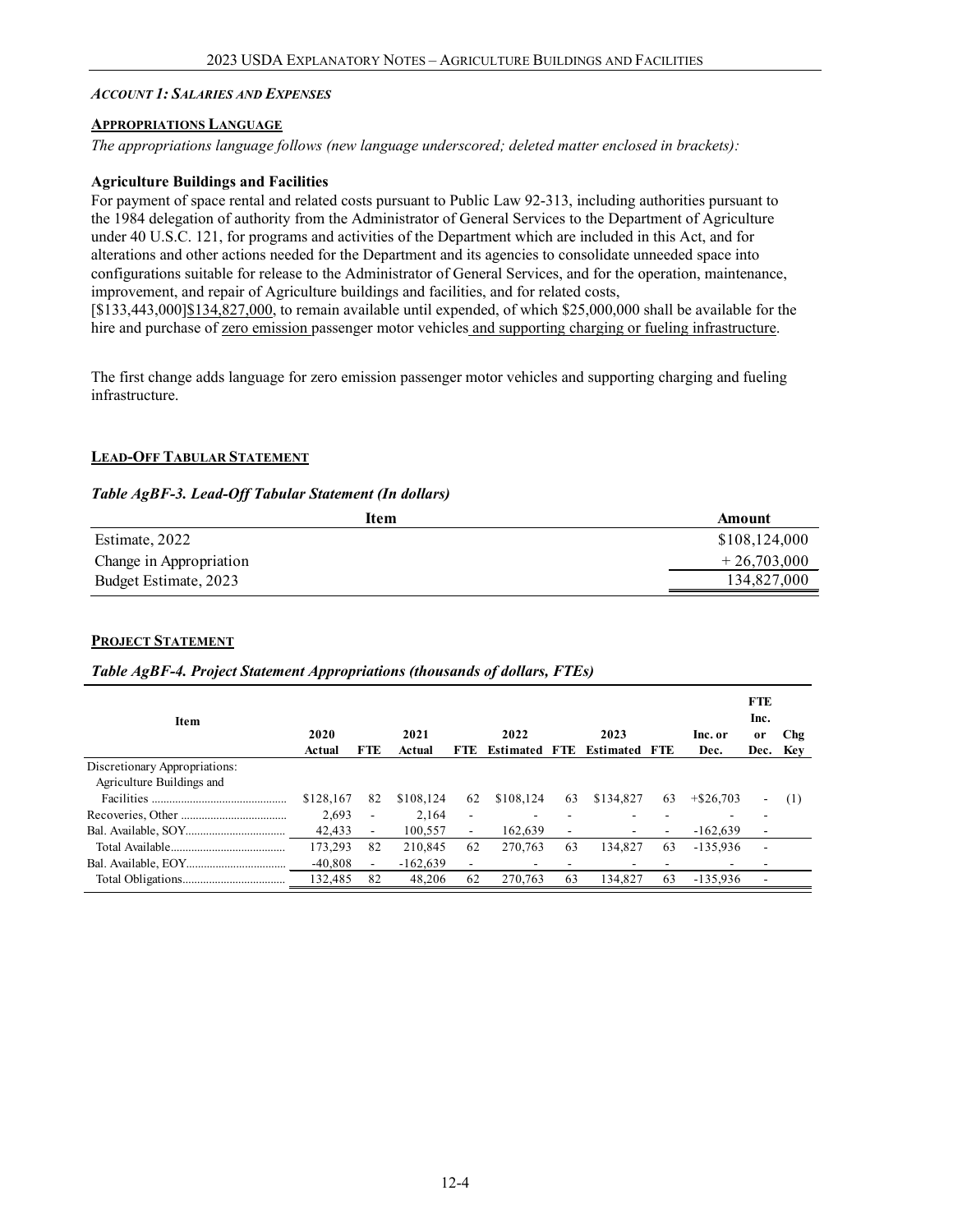| <b>Item</b>                | 2020<br>Actual | <b>FTE</b>     | 2021<br>Actual | <b>FTE</b>               | 2022<br><b>Estimated</b> | <b>FTE</b> | 2023<br><b>Estimated</b> | FTE | Inc. or Dec. | FTE Inc.<br>or Dec. |
|----------------------------|----------------|----------------|----------------|--------------------------|--------------------------|------------|--------------------------|-----|--------------|---------------------|
| Discretionary Obligations: |                |                |                |                          |                          |            |                          |     |              |                     |
| Agriculture Buildings and  |                |                |                |                          |                          |            |                          |     |              |                     |
|                            |                | 82             | \$48,206       | 62                       | \$270,763                | 63         | \$134,827                | 63  | $-135.936$   |                     |
|                            | 40,808         | ۰.             | 162,639        | $\overline{\phantom{0}}$ |                          |            |                          |     |              |                     |
|                            | 173.293        | 82             | 210.845        | 62                       | 270.763                  | 63         | 134,827                  | 63  | -135.936     |                     |
| Less:                      |                |                |                |                          |                          |            |                          |     |              |                     |
|                            | $-2.693$       | ۰.             | $-2,164$       | $\overline{\phantom{0}}$ |                          |            |                          |     |              |                     |
|                            | $-42,433$      | $\blacksquare$ | $-100,557$     | $\overline{\phantom{a}}$ | $-162.639$               |            |                          |     | $+162,639$   |                     |
|                            |                | 82             | 108,124        | 62                       | 108,124                  | 63         | 134.827                  | 63  | $+26.703$    |                     |

#### *Table AgBF-5. Project Statement (thousands of dollars, FTEs)*

#### **Agriculture Buildings and Facilities (AgBF)**

Agriculture Buildings and Facilities, Building Operations and Maintenance is critical to operate and maintain the two buildings in the D.C. Headquarters Complex (Whitten and South Buildings) containing approximately 2.5 million gross square feet of space, as well as the USDA-owned George Washington Carver Center (GWCC) that comprises 350,000 gross square feet, located on seventy-three acres in Beltsville, MD. Base funding ensures that we have the necessary funding for onboard staffing, critical vacancies, utilities, and contractors providing operations and maintenance, safety, custodial, pest control, hazardous material abatement, landscaping, and other support services. This is critical to ensure USDA can open the doors each day and provide a safe and secure environment for the thousands of employees and contractors working at the USDA Headquarters Complex and GWCC who are responsible for delivering the Department's missions and objectives to support the American people. Base funding will also support anticipated increases in utility and service contract costs associated with 24/7 operation of the HVAC systems to improve air quality and ventilation in response to the COVID-19 pandemic. In addition, enhanced cleaning at USDA Headquarters and GWCC during and post COVID-19 is anticipated to result in increased costs in custodial service contract costs.

The USDA modernization of the South Building continues to be the top priority for the Agriculture Buildings and Facilities, Building Operations and Maintenance account in FY 2023. The modernization will correct serious building life/safety deficiencies, address innovation, consolidation, and the rearrangement of occupants of the South Building and GWCC into more logical and efficient space configurations designed to improve workplace effectiveness and efficiency in the USDA National Capital Region (NCR). This will result in improved collaboration between USDA agencies for better responsiveness to our constituents and customers, and more efficient use of taxpayer dollars through the reduction and eventual elimination of multiple leases in the NCR.

The numbers and letters of the following listing relates to values in the Change (Chg) Key column of the Project Statement:

- (1) An increase of \$26,703,000 and 1 FTE (\$108,124,000 and 62 FTE's available in 2022). The funding change is requested for the following items:
	- A) An increase of \$273,000, which includes \$186,000 for pay inflation and \$87,000 for FERS. This increase will support a 2.7 percent Cost of Living pay increases for civilian employees, and a 1.1 percent increase to cover the expenses for the mandated increase of USDA's contribution to FERS.
	- B) An increase of \$461,000 for 2023 Pay.

This increase will support the annualization of the 2022 2.7 percent Cost of Living pay increase and the 2023 4.6 percent Cost of Living pay increase. This increase will support a 3 percent Cost of Living pay increases for sixty-three civilian employees. This increase is needed to support and maintain current staffing levels to meet the statutory requirements and operational demands imposed on Agriculture Buildings and Facilities (AgBF). Elimination of the pay cost increase means the AgBF would not be able to fund approximately one and one-half FTE and/or would need to significantly cut travel, training, and mission support. Failure to receive this increase would prevent the program from fully performing their mission, which is necessary to ensure continued operations and maintenance of facilities, and the safety and security of property and personnel.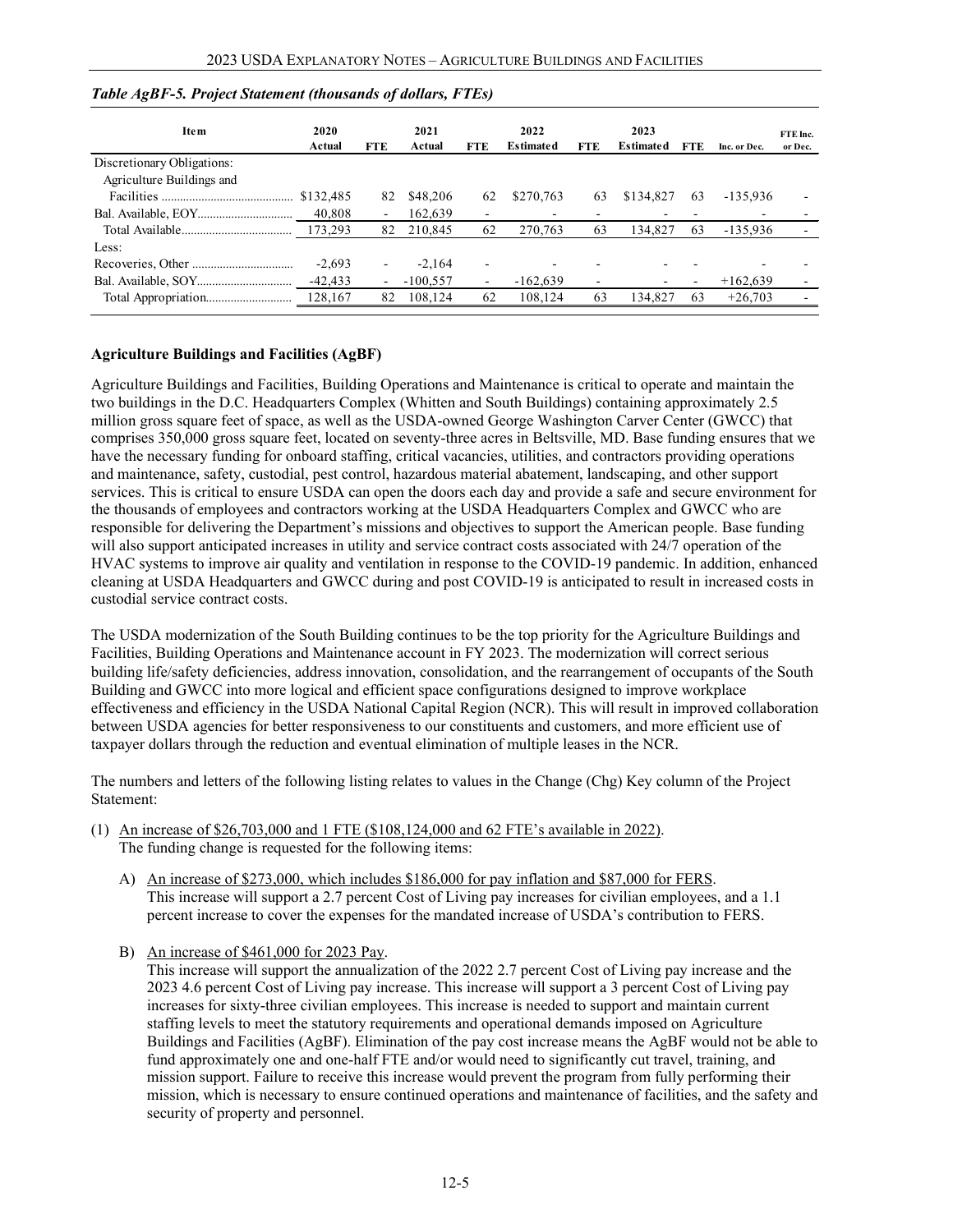C) An increase of \$923,000 for contracts related to facility support service contracts.

An increase of \$923,000 to support the normal annual inflationary increases to our facility support service contracts for: custodial, facilities operations and maintenance, elevator, pest control, landscaping/grounds maintenance, etc., as well as increased costs of goods and materials in support of operating the USDA Headquarters Complex and George Washington Carver Center (GWCC); utility costs related to USDA Headquarters and GWCC; and anticipated increase for shared costs and interagency agreements for information technology support, procurement support, etc.

D) An increase of \$25,000,000 for the transformation of vehicle fleet passenger motor vehicles and related infrastructure.

In support of the President's goal of transitioning to a fully Zero Emission Vehicle Federal fleet, the USDA budget includes an increase of \$25 million for zero emission vehicle (ZEV) acquisitions and deploying necessary vehicle charging and refueling infrastructure. These acquisitions are a significant step towards eliminating tailpipe emissions of greenhouse gases (GHG) from the USDA fleet and aligning the USDA fleet operations with the goal of increasing the acquisition of ZEVs and biobased fuels. This action is important to green the Federal fleet and reduce tailpipe emissions, which are currently the leading source of GHG emissions that threaten the planet and harm U.S. communities.

USDA is beginning to establish a long-term plan to require more upfront effort and funding; however, it is a superior approach that will only benefit our fleet's bottom line offering a potentially high return on investment (ROI).

Important issues that OPEM is addressing as we scale our fleet include:

- Deciding on the ratio of vehicles to chargers and futureproofing to minimize costs for future installations.
- Identifying ideal locations for the placement of flex-fuel vehicles. Optimizing cost-effective alternative fuel use through the acquisition of flex-fuel vehicles (E85 fuel).
- Deployment of flex-fuel vehicles capable of using E85 alternative fuel at those locations that have existing alternative fuel infrastructure onsite (or within close proximity) or are prime candidates for the installation of new infrastructure.
- Developing an energy and charging management strategy.

USDA fleet is working to provide hybrid, alternative, and/or electric vehicle (EV) charging infrastructure as an interim critical step to meet strategic clean energy goals, to bring about the following benefits:

- Charging for the equivalent of less than \$1 per gallon of gas.
- Reducing maintenance costs by 30 percent or more.
- Decreased overall total cost of ownership.
- Equipment, installation, operation, and maintenance (including electricity, demand charges, and any annual charging network fees).

Equipment Costs may vary based on factors such as application, location, charging level, and type.

Single connector unit costs range from:

- \$300 to \$1,500 for Level 1
- \$400 to \$6,500 for Level 2
- \$10,000 to \$40,000 for DC fast charging

Installation Costs can vary based on factors including the number and type of charging infrastructure, geographic location, site location, required trenching, existing wiring, and required electrical upgrades to accommodate existing and future needs, labor costs, and permitting.

Based on these factors, installation costs can range from:

- Up to \$3,000 for Level 1.
- \$600 to \$12,700 for Level 2.
- \$4,000 to \$51,000 for DC Fast Charging.

The process of procuring charging infrastructure includes many other considerations, including compliance, permitting, ownership, signage, markings, and more.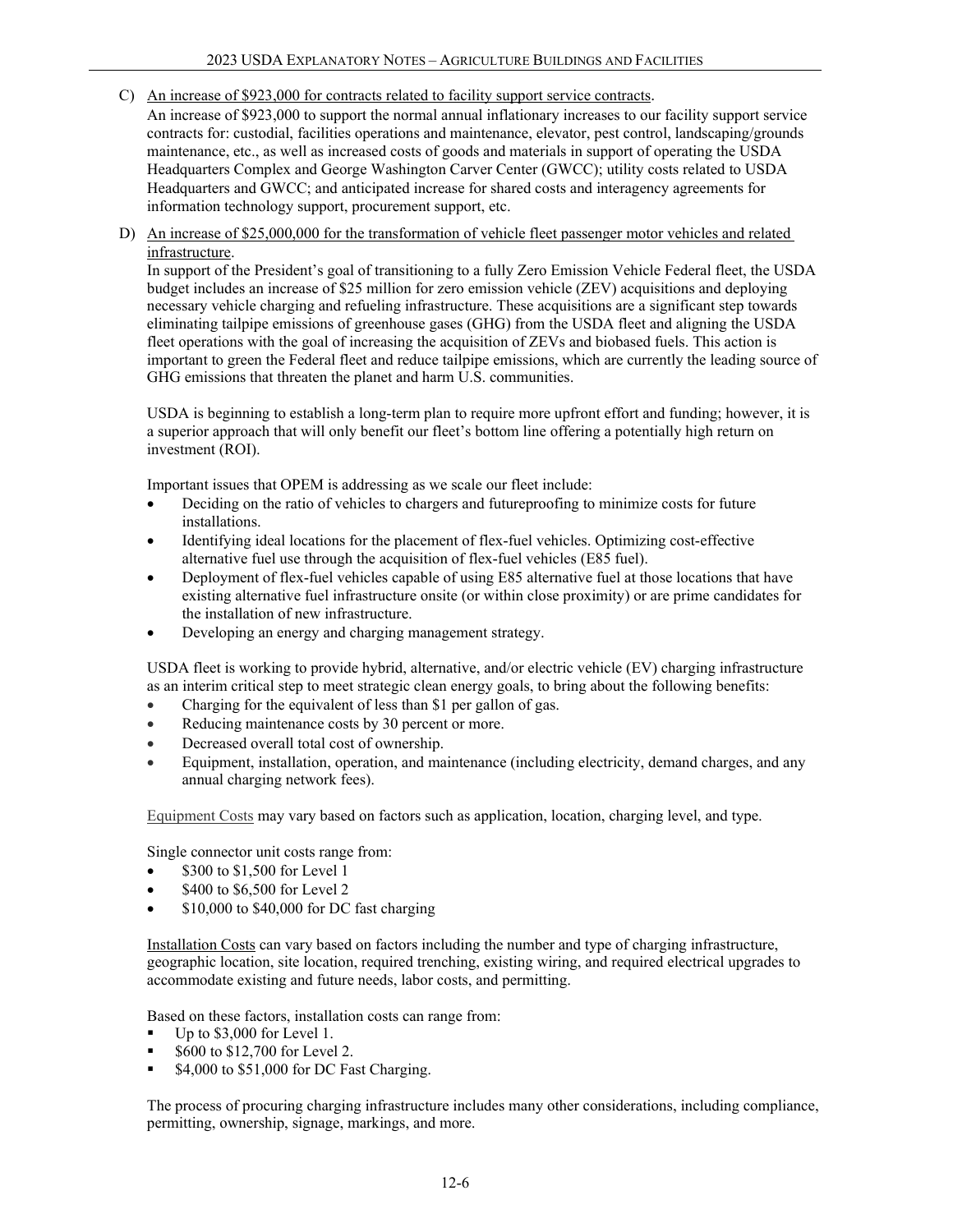USDA is coordinating all of these efforts to meet or exceed the ZEV-related goals set forth in the comprehensive plan developed pursuant to E.O. 14008, Section 205(a). Funds for these USDA ZEV activities are part of a \$600 million request in the President's Budget for ZEVs and charging infrastructure that is contained within the individual budgets of 18 Federal agencies, including ZEV Federal fleet dedicated funds at the General Services Administration. This investment serves as a down payment to support a multiyear, whole-of-government transformation to convert the Federal motor vehicle fleet to ZEVs and thereby reduce carbon emissions.

<span id="page-6-0"></span>E) An increase of \$46,000 for Agriculture Building and Facilities South Building Modernization Project. This increase will allow USDA to begin addressing concerns presented by the aging infrastructure of USDA Headquarters Complex. USDA's Modernization project will allow the Department to address and correct serious life/safety deficiencies, improve accessibility and increase space utilization.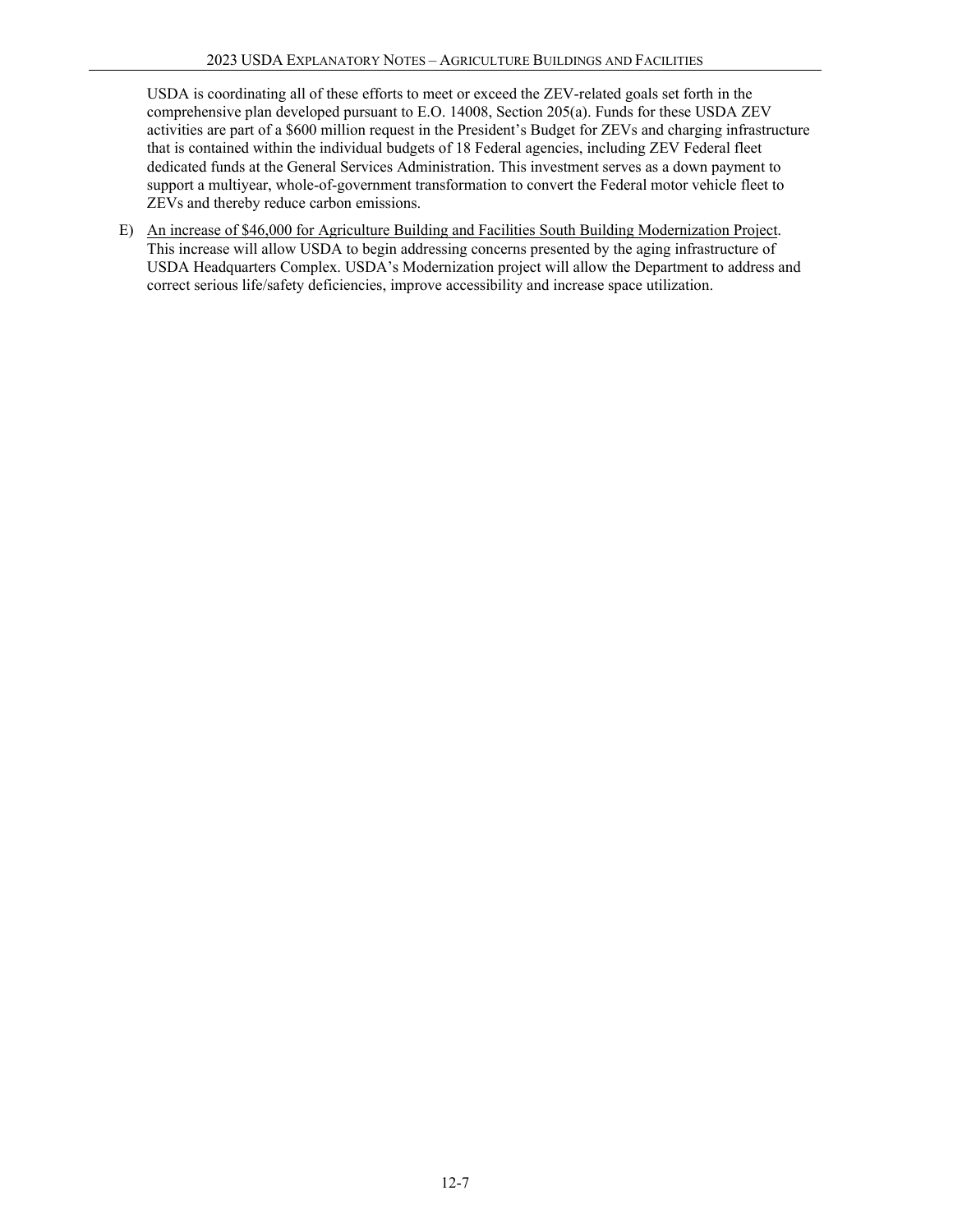### **GEOGRAPHIC BREAKDOWN OF OBLIGATIONS AND FTES**

<span id="page-7-0"></span>

|                                | 2020          |     | 2021    |                          | 2022      |     | 2023      |       |
|--------------------------------|---------------|-----|---------|--------------------------|-----------|-----|-----------|-------|
| <b>State/Territory/Country</b> | <b>Actual</b> | FTE | Actual  | <b>FTE</b>               | Estimated | FTE | Estimated | - FTE |
|                                | 132,067       | 79  | 47.782  | 59                       | 270.332   | 60  | 134,387   | 60    |
|                                | 418           |     | 424     |                          | 431       |     | 440       |       |
|                                | 132,485       | 82  | 48,206  | 62                       | 270.763   | 63  | 134,827   | 63    |
|                                | 40,808        | -   | 162.639 | $\overline{\phantom{0}}$ | $\sim$    |     |           |       |
|                                |               | 82  | 210.845 | 62                       | 270.763   | 63  | 134.827   | 63    |

### *Table AgBF-6. Geographic Breakdown of Obligations and FTEs (thousands of dollars, FTEs)*

## **CLASSIFICATION BY OBJECTS**

## *Table AgBF-7 Classification by Objects (thousands of dollars)*

<span id="page-7-1"></span>

| <b>Item</b> | Ite <sub>m</sub>                                  | 2020                     | 2021                    | 2022             | 2023             |
|-------------|---------------------------------------------------|--------------------------|-------------------------|------------------|------------------|
| No.         |                                                   | <b>Actual</b>            | Actual                  | <b>Estimated</b> | <b>Estimated</b> |
|             | Personnel Compensation:                           |                          |                         |                  |                  |
|             | Washington D.C.                                   | \$10,079                 | \$6,944                 | \$7,154          | \$7,547          |
| 11          | Total personnel compensation                      | 10,079                   | 6,944                   | 7,154            | 7,547            |
| 12          | Personal benefits                                 | 3,422                    | 2,520                   | 2,620            | 2,737            |
| 13.0        | Benefits for former personnel                     | 54                       | 6                       | 6                | 6                |
|             | Total, personnel comp. and benefits               | 13,555                   | 9,470                   | 9,780            | 10,290           |
|             | Other Objects:                                    |                          |                         |                  |                  |
| 21.0        | Travel and transportation of persons              | 4                        |                         |                  |                  |
| 22.0        | Transportation of things                          | 7                        | 3                       | 3                | 3                |
| 23.1        | Rental payments to GSA                            |                          | 5,376                   | 5,993            | 5,993            |
| 23.3        | Communications, utilities, and misc. charges      | 5,758                    | 956                     | 956              | 956              |
| 24.0        | Printing and reproduction                         | 195                      | 105                     | 105              | 105              |
| 25.2        | Other services from non-Federal sources           | 30,197                   | 20,501                  | 20,501           | 20,501           |
| 25.3        | Other goods and services from Federal sources     | 2,430                    | 2,367                   | 2,367            | 2,367            |
| 25.4        | Operation and maintenance of facilities           | 79,664                   | 9,274                   | 230,904          | 94,458           |
| 26.0        | Supplies and materials                            | 468                      | 105                     | 105              | 105              |
| 31.0        | Equipment                                         | 207                      | 49                      | 49               | 49               |
|             | Total, Other Objects                              | 118,930                  | 38,736                  | 260,983          | 124,537          |
| 99.9        | Total, new obligations                            | 132,485                  | 48,206                  | 270,763          | 134,827          |
|             | DHS Building Security Payments (included in 25.3) | $S -$                    | \$807                   | \$797            | \$797            |
|             |                                                   |                          |                         |                  |                  |
|             |                                                   |                          |                         |                  |                  |
| 25.2        |                                                   | $\overline{\phantom{a}}$ | 10                      | 7                | 7                |
|             |                                                   | $\overline{\phantom{a}}$ | 10                      | $\overline{7}$   | $\overline{7}$   |
| 25.3        |                                                   | $\overline{\phantom{a}}$ | $\mathfrak{Z}$          | 3                | $\mathfrak{Z}$   |
|             |                                                   | $\overline{\phantom{a}}$ | $\overline{\mathbf{3}}$ | $\overline{3}$   | $\overline{3}$   |
|             |                                                   |                          | 13                      | 10               | 10               |
|             | <b>Position Data:</b>                             |                          |                         |                  |                  |
|             | Average Salary (dollars), ES Position             | \$187,000                | \$187,800               | \$189,000        | \$191,000        |
|             | Average Salary (dollars), GS Position             | \$107,000                | \$109,500               | \$111,000        | \$114,000        |
|             | Average Grade, GS Position                        | 13.4                     | 13.4                    | 13.4             | 13.5             |
|             |                                                   |                          |                         |                  |                  |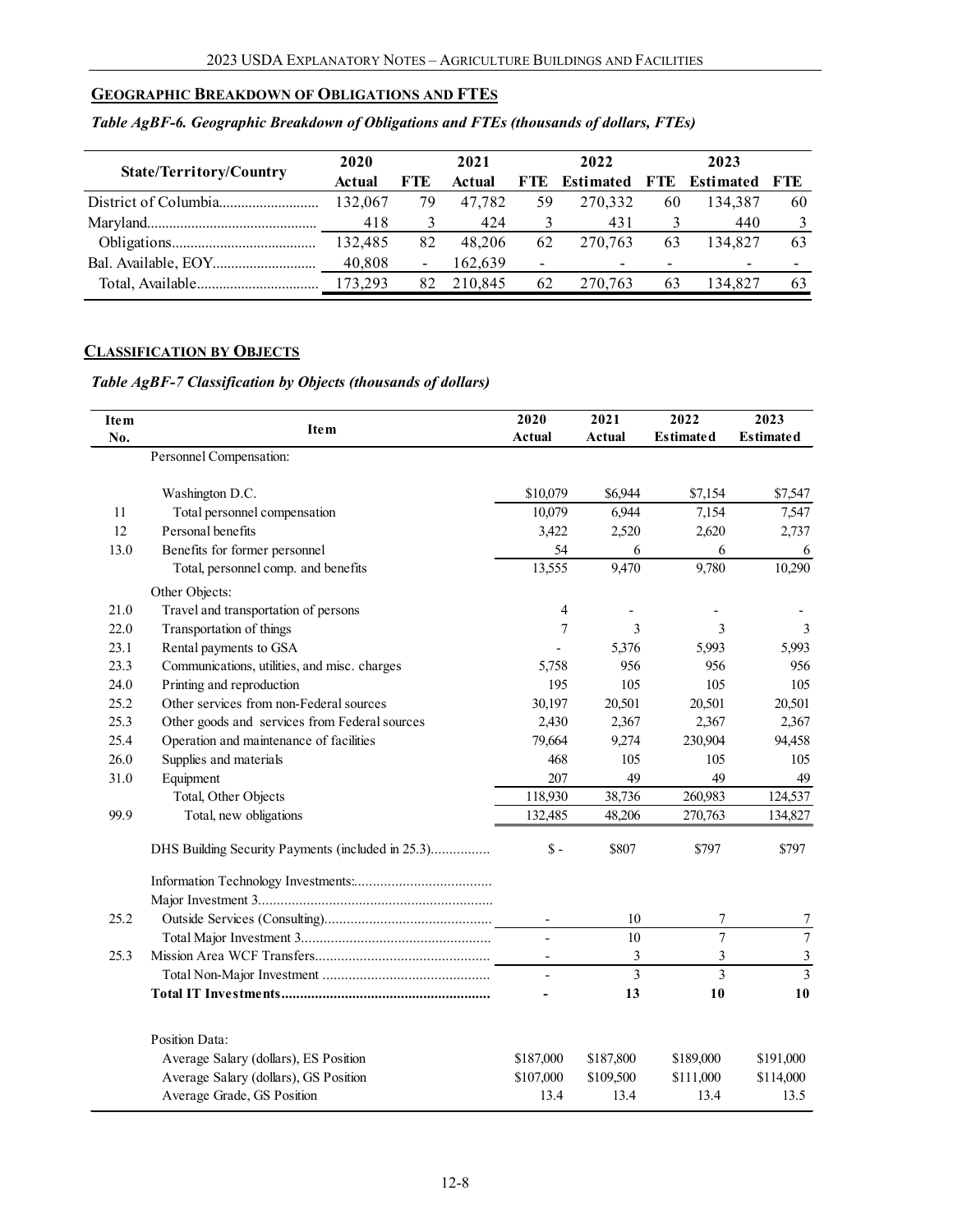## **GSA RENTAL PAYMENTS**

## *Table AgBF-8. GSA Rental Payments (thousands of dollars)*

|        | 2020          | 2021          | 2022            | 2023          |
|--------|---------------|---------------|-----------------|---------------|
| Agency | <b>Actual</b> | <b>Actual</b> | <b>Estimate</b> | <b>Budget</b> |
|        | \$5,938       | \$6,785       | \$6,446         | \$6,416       |
|        | 4,982         | 4,717         | 4,717           | 4,717         |
|        | 39,366        | 37,928        | 38,467          | 40,467        |
|        | 1,929         | 7,374         | 7,371           | 7,371         |
|        | 5,613         | 10            | $\Omega$        | $\theta$      |
|        | 3,115         | 6,740         | 7,037           | 6,806         |
|        | 21,850        | 16,663        | 18.061          | 15,968        |
|        | 13,622        | 12,160        | 11,700          | 11,700        |
|        | 7,698         | 7,920         | 7,426           | 7,625         |
|        | 77            | 105           | 118             | 123           |
|        | 37,976        | 33.919        | 42,019          | 44,792        |
|        | 6,580         | 6,472         | 6,820           | 7,000         |
|        | 2,097         | 1             | 2               | 1,100         |
|        | 31,554        | 33,512        | 41,767          | 37,363        |
|        | 3             | 2             | 3               | 3             |
|        | 3             | 3             | 4               | 4             |
|        | 1,267         | 6             | 8               | 8             |
|        | 3             | 3             | 4               | 4             |
|        | 1             | 1             |                 |               |
|        | 1,427         | 1,599         | 1,660           | 1,665         |
|        | 536           | 446           | 365             | 430           |
|        | 2             | 2             | 3               | 3             |
|        | 10            | 10            | 12              | 12            |
|        | 159           | 13            | 20              | 21            |
|        | 5.077         | 5,121         | 5,250           | 5.355         |
|        | 1             | 1             | 1               |               |
|        | 6             | 6             | 8               | 8             |
|        | 3,613         | 3,999         | 3,835           | 4,006         |
|        | 18,926        | 15,330        | 16,462          | 17,052        |
|        | 213,431       | 200,848       | 219,587         | 220,021       |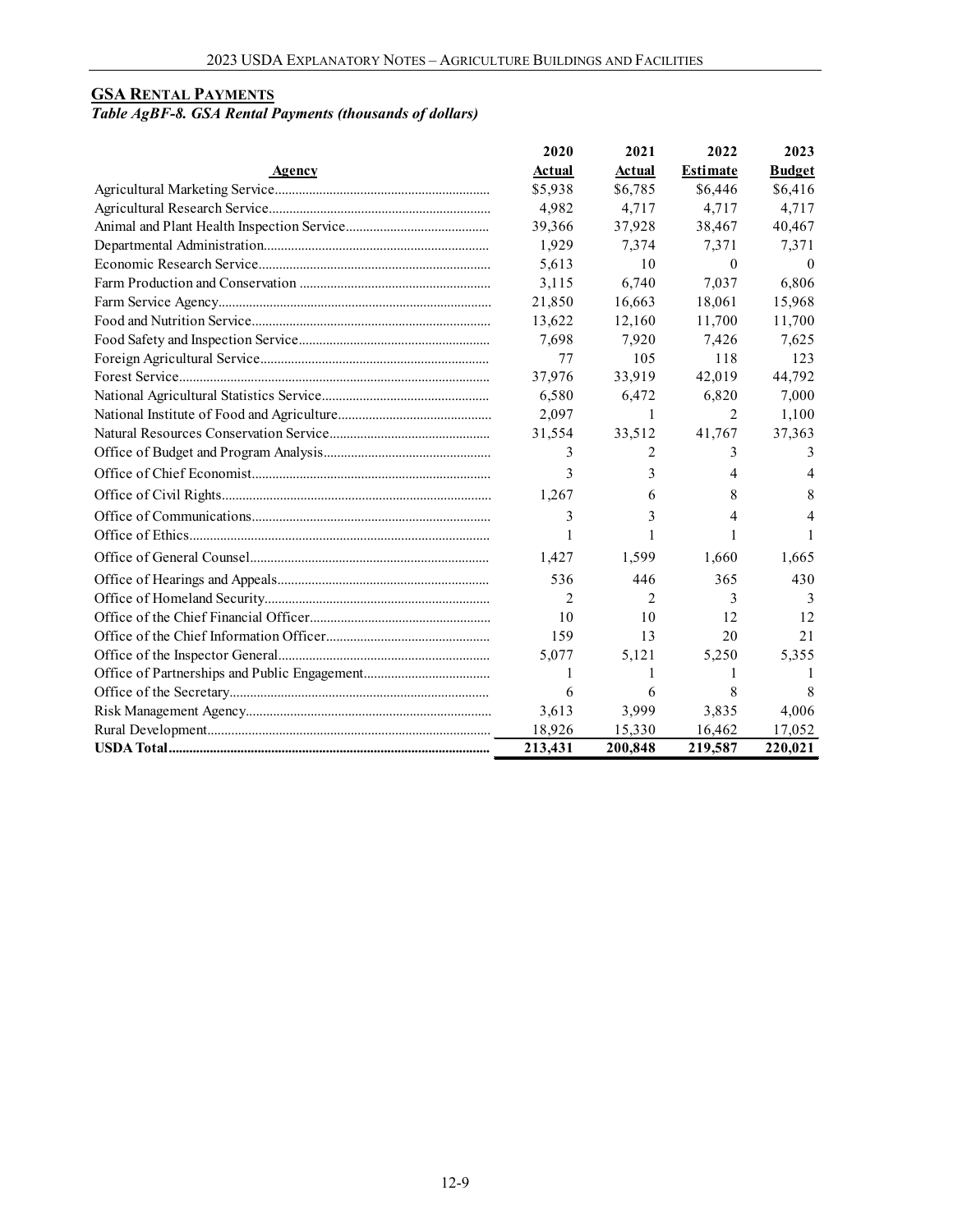### **DHS BUILDING SECURITY**

#### *Table AgBF-9. DHS Building Security (thousands of dollars)*

|        | 2020          | 2021          | 2022            | 2023          |
|--------|---------------|---------------|-----------------|---------------|
| Agency | <b>Actual</b> | <b>Actual</b> | <b>Estimate</b> | <b>Budget</b> |
|        | \$849         | \$946         | \$1,516         | \$1,531       |
|        | 175           | 184           | 184             | 184           |
|        | 4,065         | 6,799         | 6,867           | 7,436         |
|        | 363           | 1010          | 1012            | 1012          |
|        | 875           | 38            |                 |               |
|        | 420           | 1,524         | 1,076           | 1,130         |
|        | 3,422         | 2,516         | 2,893           | 1,926         |
|        | 1,428         | 1860          | 1885            | 1885          |
|        | 1,336         | 1,345         | 1,414           | 1,452         |
|        | 227           | 162           | 165             | 172           |
|        | 3,271         | 4,608         | 4,904           | 6,064         |
|        | 1,995         | 2117          | 2100            | 2100          |
|        | 185           | 984           | 1090            | 1091          |
|        | 4,234         | 4,269         | 3,700           | 3,215         |
|        | 21            | 10            | 5               | 6             |
|        | 21            | 13            | 8               | $\mathbf Q$   |
|        | 237           | 27            | 16              | 17            |
|        | 25            | 14            | 8               | 9             |
|        | 20            | 23            | 25              | 25            |
|        | 247           | 250           | 255             | 255           |
|        | 52            | 75            | 77              | 77            |
|        | 13            | 10            | 5               | 6             |
|        | 54            | 45            | 24              | 25            |
|        | 93            | 60            | 39              | 40            |
|        | 866           | 867           | 875             | 883           |
|        | 11            | 7             | 2               | 3             |
|        | 42            | 29            | 15              | 16            |
|        | 551           | 494           | 535             | 524           |
|        | 2,899         | 2,932         | 2,882           | 2,882         |
|        | 27,997        | 33,218        | 33,577          | 33,975        |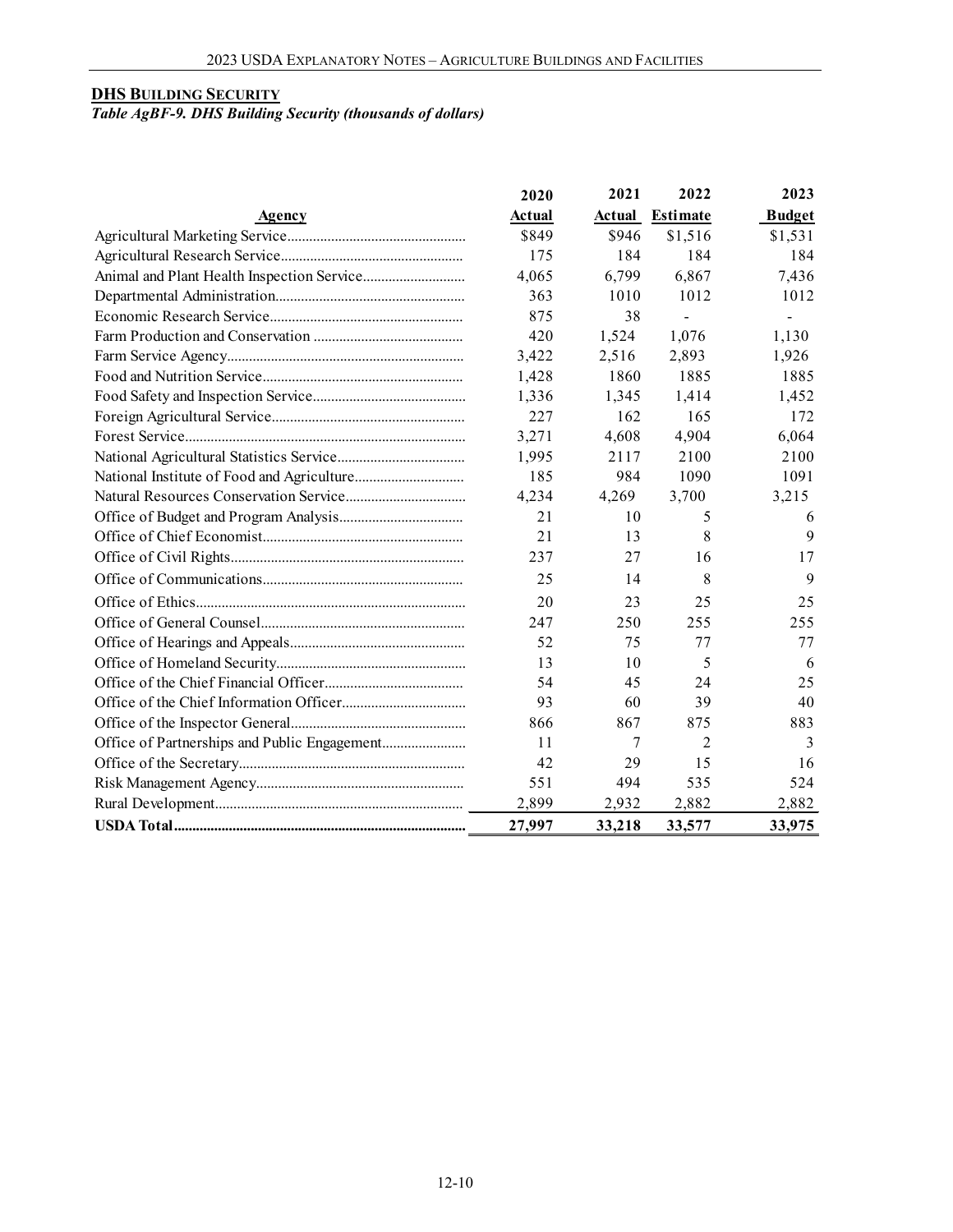#### **STATUS OF PROGRAMS**

#### *Office of Operations*

The Office of Operations (OO), an office within Departmental Administration (DA), is responsible for the repair, improvement, maintenance, sustainability and energy conservation activities at the USDA Headquarters Complex and the George Washington Carver Center (GWCC) in Beltsville, MD, including the administrative costs for the building management and support staff. Since 1984, USDA has been delegated the responsibility for managing, operating, maintaining, repairing, and improving the Headquarters Complex, which encompasses 14.1 acres of grounds and two buildings containing approximately 2.5 million gross square feet of space, as well as the USDAowned GWCC that comprises of 350,000 total square feet, located on 73 acres in Beltsville, Maryland.

#### **Current Activities**

OO provides a secure facility infrastructure, consolidated business services, and administrative services for USDA employees in the National Capital Region (NCR). OO also provides facilities operations and management services, and operational support for agencies and staff offices occupying USDA's Headquarters Complex, the GWCC, and USDA-leased facilities in the NCR in the areas of: engineering, architecture, space management, internal energy conservation, recycling, sustainable practices, occupant emergency planning, occupational safety, and health services. Strategies and initiatives for effective and efficient management of USDA Headquarters' facilities include:

- Ensuring efficient utilization of space by USDA agencies and staff offices in the NCR in the most costeffective manner by reducing the USDA footprint in the NCR and lessening agencies' dependency on leased facilities.
- Maintenance of USDA Headquarters' critical infrastructure and modernization of the Whitten, South and GWCC Buildings to meet the long-term facility needs of the Department and to improve and maintain the safety, health, and welfare of employees.
- Supporting and enhancing the delivery of quality facility and administrative services to agencies at the Headquarters' Complex and the GWCC, resulting in the improvement of the quality of work life for employees.
- Exercising good stewardship to conserve natural resources through energy conservation and sustainable practices at the USDA Headquarters Complex and the GWCC.

#### **Selected Examples of Recent Progress**

In FY 2021, OO implemented measures that will provide efficiencies and significantly enhance the Headquarters Complex and GWCC in support of the Departmnet's long-term goal of increasing real estate efficiency and terminating costly leases in the NCR. OO completed several projects in the areas of modernization and space management activities; safety and emergency operations; building maintence and repairs; and facility improvements. Examples of these efforts include:

- Completed the bridging documents for the Wings 6 and 7 South Building modernization, which included the development of the program of requirements, conceptual construction requirements and design documents and the Master Historic Preservation and Contingency Plan.
- Completed the construction and design documents for Wings 6 and 7 South Building modernization, solicitated Phase 1 design-bid request for proposals and evaluated proposals.
- Completed the construction of the GWCC Phase 1 (Buildings 1 and 2), 21 days ahead of the established timeline. The project updated the physical infrastructure to include new ceilings with improved sound absorption, more efficient LED lighting fixtures with improved color quality, new pipes and fixtures, updated heating, ventilation and mechanical systems to improve air quality and employee comfort. In addition, GWCC will have campus-wide wireless capabilities and enhanced teleconference capabilities. The GWCC renovation project is the first project for which the Nonrecurring Expense Funds authority provided by Congress in FY 2015 has been used.
- Began the decommissioning process and demolition of the GWCC Phase 2 (Buildings 2 and 3) in preparation for construction activities in FY 2022. Upon completion of GWCC Phase 2 renovations, the GWCC Complex will have increased space utilization from 846 seats (pre-renovation) to 1,910 (post renovation).
- In coordination with the Office of Property and Environmental Management, OO developed and conducted a nationwide space survey to obtain feedback and strategically review space needs in light of remote work and maximum telework policies in a post-COVID-19 environment. The survey will assist USDA in making informed decisions for the near term and future regarding USDA owned and leased space, as well as the plan for return to the physical workspace.
- Successfully concluded a total of 4,600 room relocations throughout the South and Whitten Buildings,